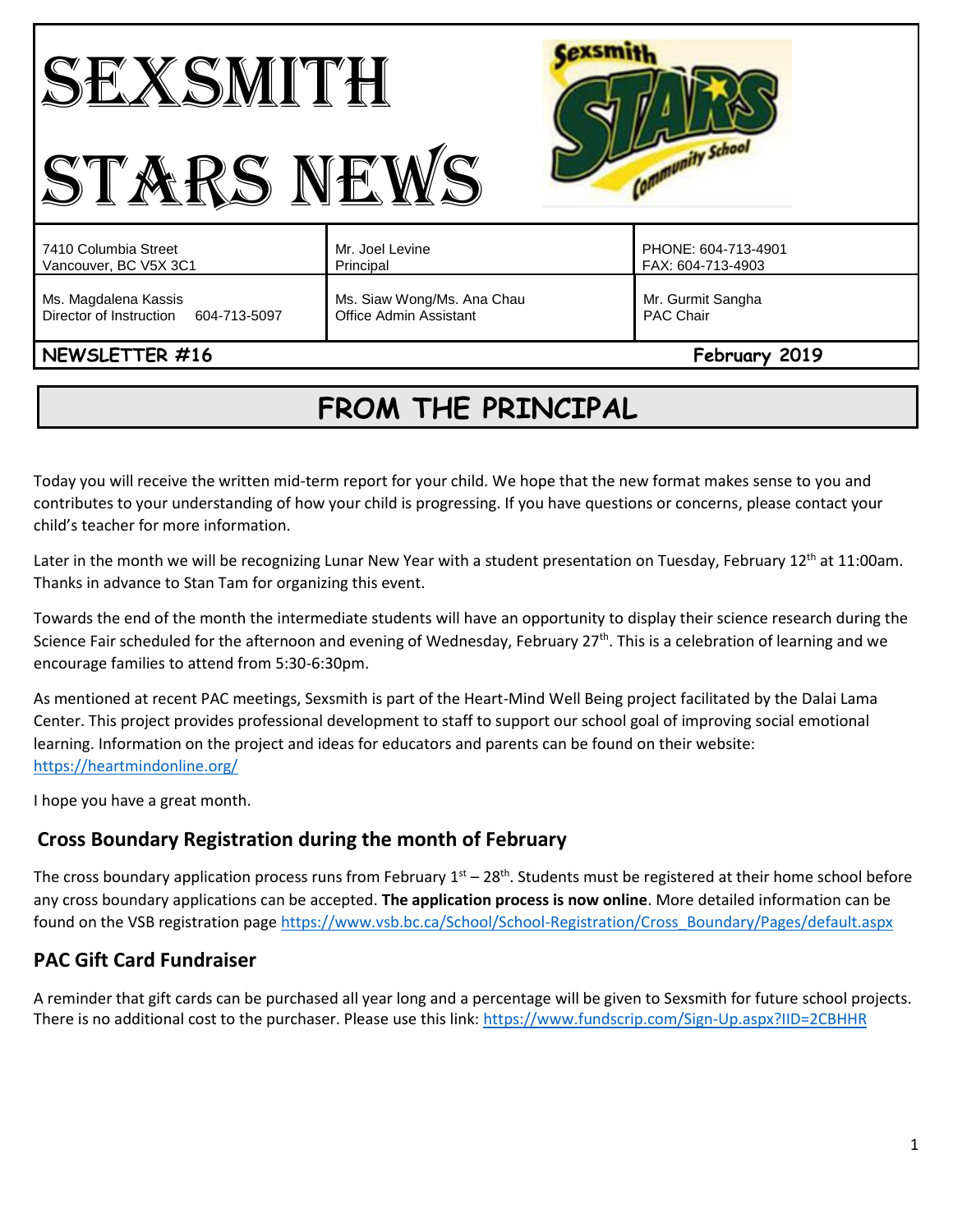## **Pink Shirt Day**

On Wednesday, February 27<sup>th</sup> the school will recognize "Pink Shirt Day". This event started several years ago after some students in Nova Scotia were teasing another boy about wearing a pink shirt. In response and to support the affected boy, a group of students at the school all came the next day wearing pink. Pink Shirt Day has evolved into an opportunity to speak to children about respecting each other and emphasizing that bullying, homophobia, and gender stereotyping behaviour is never acceptable. If possible, please have your child wear pink on the 27<sup>th</sup> to participate in the positive message that all people deserve to be treated with respect and kindness.

## **School Closure for Snow and other Emergencies**

Information regarding school closures in the event of snow, or other emergency situations, will be provided to the following radio and television stations by 6:00 a.m. on the morning of the closure. (School closure information is also available online at [http://www.vsb.bc.ca/severe-weather.](http://www.vsb.bc.ca/severe-weather))

CBC (690 AM or 105.7 FM), CKNW (980 AM), CKWX (NEWS 1130 AM),

FAIRCHILD Radio (CJVB AM 1470/CKHG FM 96.1), BCTV (Global) (cable channel 11), CITY TV (cable channel 13)

## **Ongoing Pick Up and Drop off Concerns**

- **1. Some parents continue to utilize our parking lot to drop off and pick up students during the busy times of 9:00 and 3:00. Outside of these times, it is not a concern, but at the busy times the actions of these few parents creates an unsafe situation as there is limited space for cars to turn around and an increase in students in the area. Please do not go past the roundabout and do not park in the limited spots we have available for school staff.**
- **2. We have had several complaints from parents that cars are stopping on 59th and blocking traffic as they drop off their child as well as having their child cross between cars. Children must not be crossing the road in the middle of the street. Please remember to go slow and respect traffic rules at all times, particularly when dropping off and picking up students.**

#### **PAC News**

The PAC meeting was held on Thursday, January 10<sup>th</sup> at 6:30pm. Many parents attended. Minutes will be posted on the "Families" tab of the school website under "Parent Advisory Council". The next meeting is on **Thursday, February 7th** at 6:30pm in the library. All parents are welcome to attend**.** If you would like to contact PAC or volunteer to help out with a program, please email [sexsmithvolunteers@gmail.com](mailto:sexsmithvolunteers@gmail.com)

## **Family Day Extra-Long Weekend**

The Family Day long weekend will be extra-long for students with a professional day (curriculum implementation) on Friday, February 15<sup>th</sup> followed by the Family Day holiday on Monday, February 18<sup>th</sup>.

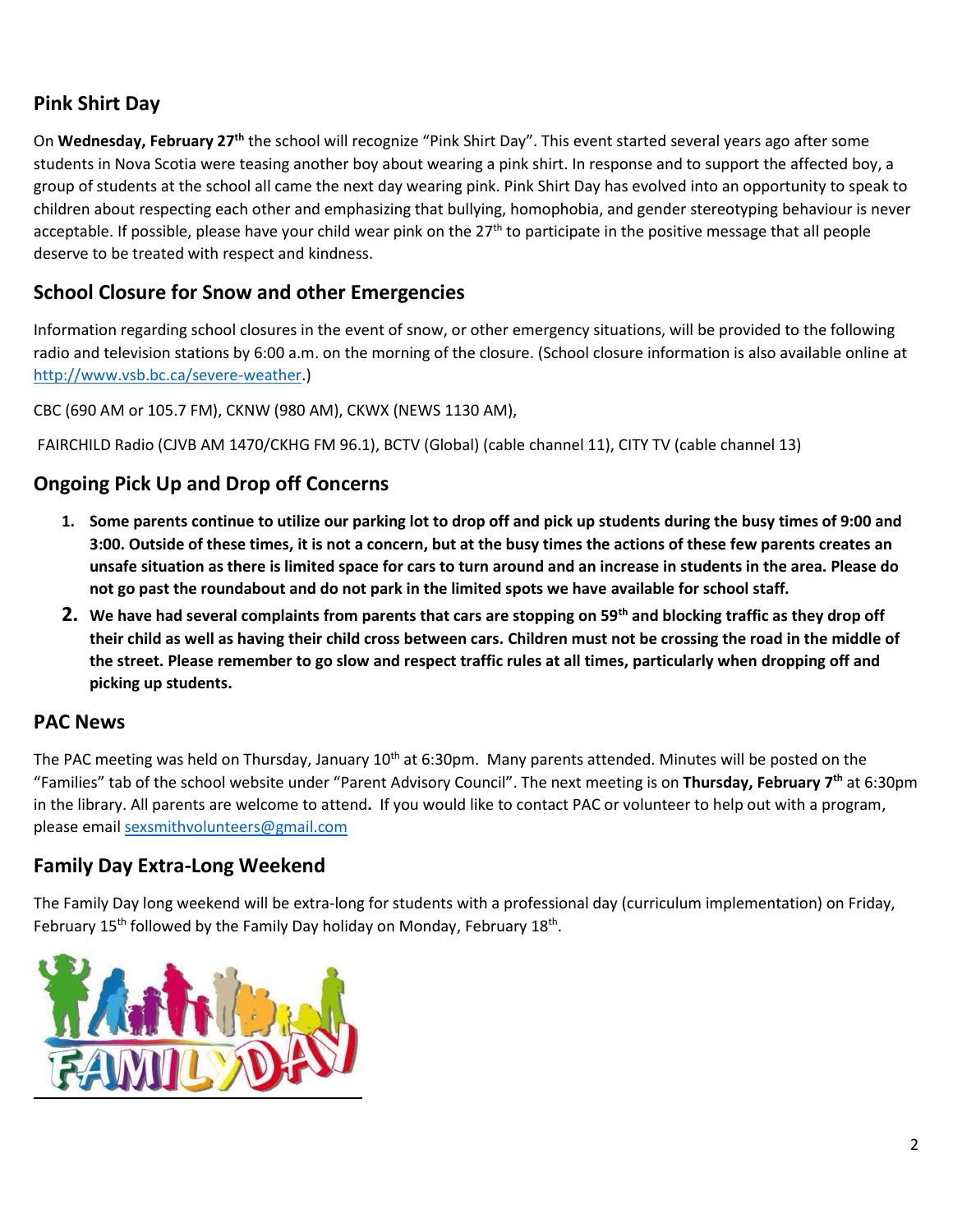## **Ready Set Learn at Sexsmith Friday March 8 @ 11:00am in the gym**

If you are 3 OR 4 years old we would like to invite you to a special concert with singer Will Stroet. This concert is part of our Ready Set Learn activities planned for this year. Your child will have the chance to come and spend some time in the school with some of our primary students. The concert will last approximately 45 minutes.

Information from the Vancouver Public Library will also be made available for parents/guardians.

Hope to see you there. For more information about the artist you can visit[: https://www.willsjams.com/live-shows](https://www.willsjams.com/live-shows)

Please RSVP by contacting the office at 604 713-4901 or email [studentrecordssexsmith@vsb.bc.ca](mailto:studentrecordssexsmith@vsb.bc.ca)

# **JOIN US FOR A MAGICAL CHESS ADVENTURE FROM VANCOUVER CHESS SCHOOL!**

This comprehensive and progressive program allows students to learn how to play chess in the optimal manner by gradually increasing complexity. Within 1.5 class hour we will teach our students different chess concepts, solve a large variety of tactical exercises, play practice games and tournaments. In addition, our students can use a wide range of our own unique on-line resources and software for homework, class material and games.

|                         | <b>Why Chess?</b>                                       | <b>Program Dates</b>                                                          |
|-------------------------|---------------------------------------------------------|-------------------------------------------------------------------------------|
|                         | • Exercise both sides of your<br>brain                  | 9 Wednesdays, Jan 16 <sup>th</sup> - Mar<br>13 <sup>th</sup> . Join any time! |
|                         | • Enhance academic skills of<br>reading and mathematics | Time: $3 \text{ pm} - 4:30 \text{ pm}$                                        |
|                         |                                                         | Room: Library                                                                 |
|                         | • Improve your memory<br>and concentration              | Program Fees: \$15 per class                                                  |
|                         |                                                         | paid in full upon registration                                                |
|                         | • Boost your creativity and                             |                                                                               |
|                         | problem-solving skills                                  | Registration                                                                  |
| <b>Before&amp;After</b> | • Develop long term planning                            | Register online at                                                            |
| <b>School Chess</b>     | and foresight                                           | http://www.vanchess.ca/groups                                                 |
| Program                 |                                                         | ->Vancouver->Chess in Schools -                                               |
|                         | • Foster critical thinking and life<br>skills           | > J.W. Sexsmith ES                                                            |